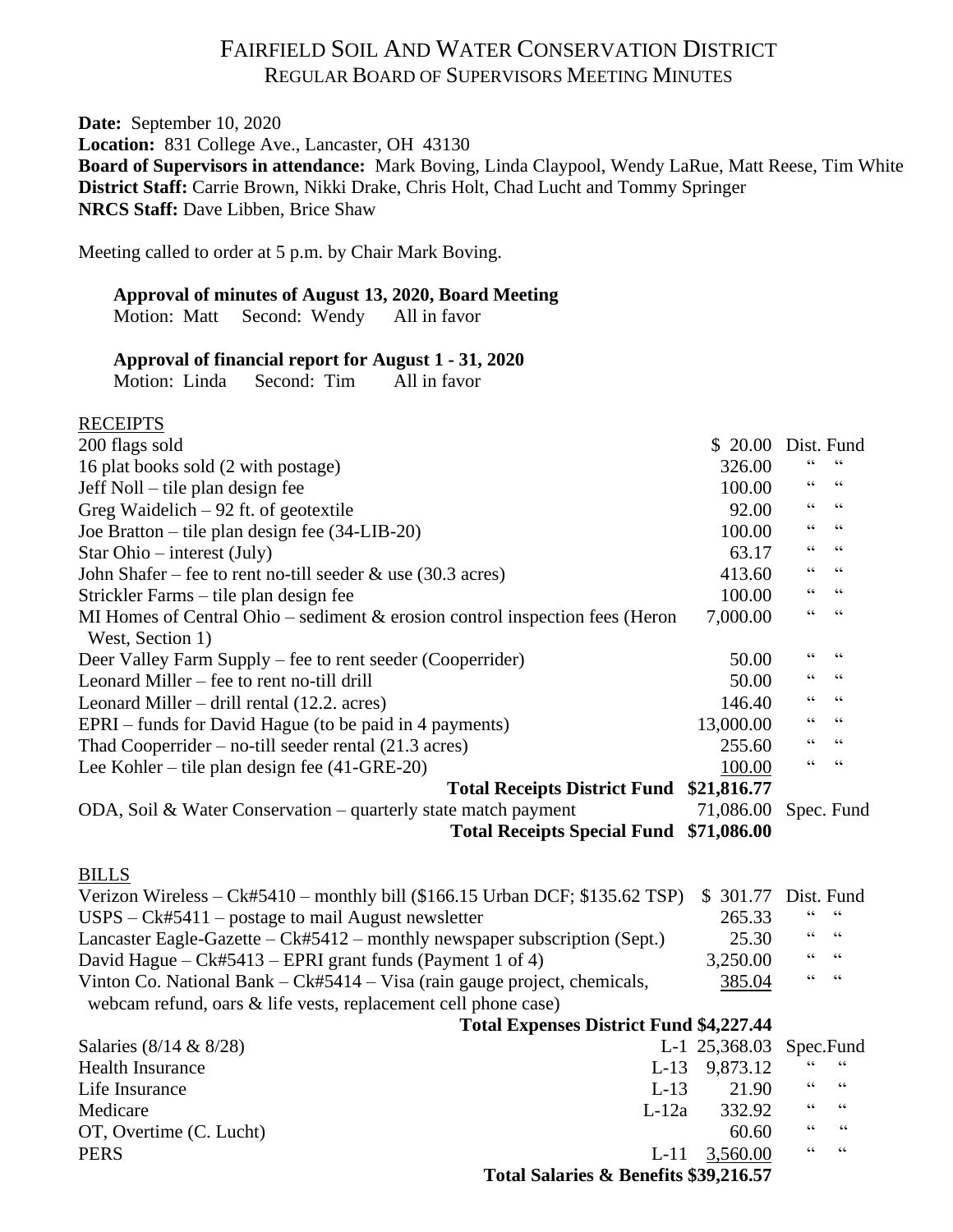|                                                                   | BW Tire Pickerington – PO#6036 – oil change on 2015 GMC Sierra                                                                   | $L-3$ | 49.95      |    | Spec. Fund               |  |
|-------------------------------------------------------------------|----------------------------------------------------------------------------------------------------------------------------------|-------|------------|----|--------------------------|--|
| Speedway SuperAmerica – added to blanket PO#1379                  |                                                                                                                                  |       | 700.00     |    |                          |  |
| North End Press - PO#6140 - August Fairfield Features newsletter  |                                                                                                                                  |       | 1,223.60   |    | $\,$ G G                 |  |
| BW Tire Pickerington $-$ PO#6141 $-$ oil change on 2017 Dodge RAM |                                                                                                                                  |       | 25.95      | 66 | $\textsf{G}\,\textsf{G}$ |  |
|                                                                   | Vinton Co. National Bank – $PO#6154 - Visa bill$ (J. Ferbrache & C. Lucht<br>registration to Ohio Stormwater Conference 8/26-28) | $L-9$ | 300.00     | 66 | $\zeta$ $\zeta$          |  |
| webcam)                                                           | Vinton Co. National Bank – PO#6155 – Visa bill (3 pairs of waders $\&$                                                           | $L-2$ | 322.97     | 66 | $\textsf{G}\,\textsf{G}$ |  |
|                                                                   | Christina Holt – $PO#6254$ – replenish petty cash fund                                                                           | $L-2$ | 25.25      | 66 | $\textsf{G}\,\textsf{G}$ |  |
|                                                                   | Fairfield Dept. of Health – PO#6303 - agreement to inspect discharging<br>household systems – payment 2                          | $L-5$ | 1,000.00   | 66 | $\textsf{G}\,\textsf{G}$ |  |
|                                                                   | <b>Total Expenses Special Fund (Purchase Orders)</b>                                                                             |       | \$3,647.72 |    |                          |  |
|                                                                   |                                                                                                                                  |       |            |    |                          |  |
|                                                                   | NOTE: On 8/27/20, \$60.60 was transferred from L-1 Salaries to OT, Overtime                                                      |       |            |    |                          |  |
| <b>PURCHASE ORDERS</b>                                            |                                                                                                                                  |       |            |    |                          |  |
|                                                                   | Speedway SuperAmerica LLC - Blanket PO#1379                                                                                      | $L-2$ |            |    |                          |  |
| 8/12                                                              | Monthly fuel bill                                                                                                                |       | \$335.47   |    |                          |  |
|                                                                   |                                                                                                                                  |       |            |    | Current Balance \$678.09 |  |
|                                                                   | Time Warner Cable – Blanket PO#1376                                                                                              | $L-5$ |            |    |                          |  |
| 8/17                                                              | Monthly business class service                                                                                                   |       | \$106.98   |    |                          |  |
|                                                                   |                                                                                                                                  |       |            |    | Current Balance \$320.94 |  |
|                                                                   |                                                                                                                                  |       |            |    |                          |  |
|                                                                   | <b>DISTRICT FUND BALANCES AS OF 8/31/20</b>                                                                                      |       |            |    |                          |  |
|                                                                   | \$398,404.06 Total balance in District Account                                                                                   |       |            |    |                          |  |
|                                                                   | \$163,164.36 - Balance in Star Ohio                                                                                              |       |            |    |                          |  |
|                                                                   | \$235,239.70 - Balance in District Checking Account                                                                              |       |            |    |                          |  |
|                                                                   | \$243,641.32 Amount to be used only for the following programs/grants/etc.:                                                      |       |            |    |                          |  |
|                                                                   | \$86,223.68 - Sediment & Erosion Control Inspection Fees - RPC projects                                                          |       |            |    |                          |  |
|                                                                   | (Any unused amount is returned) Restricted Funds                                                                                 |       |            |    |                          |  |
|                                                                   | \$93.17 – Amount that can be used for a project utilizing the following funds:                                                   |       |            |    |                          |  |
|                                                                   | \$66.36 – Mall Wetland Sign Funds Assigned Funds                                                                                 |       |            |    |                          |  |
|                                                                   | \$26.81 - Land Lab Funds (Quail Unlimited donation) Assigned Funds                                                               |       |            |    |                          |  |
|                                                                   | \$2,255.84 – Clear Creek Funds Restricted Funds                                                                                  |       |            |    |                          |  |
|                                                                   | \$9,750.00 - EPRI Grant Funds - Hague Restricted Funds                                                                           |       |            |    |                          |  |
|                                                                   | \$67,036.17 - Current Staff Liabilities (comp & vacation leave) Assigned Funds                                                   |       |            |    |                          |  |
|                                                                   | \$78,282.46 - Contingent Staff Liabilities (Unemployment-25% of prior year's                                                     |       |            |    |                          |  |
|                                                                   | salaries) Assigned Funds                                                                                                         |       |            |    |                          |  |
|                                                                   | \$154,762.74 Total undedicated funds                                                                                             |       |            |    |                          |  |
| PETTY CASH                                                        |                                                                                                                                  |       |            |    |                          |  |
| Beginning Balance \$23.55                                         |                                                                                                                                  |       |            |    |                          |  |

Beginning Balance \$23.55 Ending Balance \$9.75

**RECEIPTS** None

## BILLS

| 1 newsletter returned                                              | \$1.37  |
|--------------------------------------------------------------------|---------|
| 6 newsletters returned (1 at $$1.37$ ; 5 at $$.62$ )               | 4.47    |
| 6 newsletters returned $(2 \text{ at } $1.37; 4 \text{ at } $.62)$ | 5.22    |
| 2 newsletters returned (2 at \$1.37)                               | 2.74    |
|                                                                    | \$13.80 |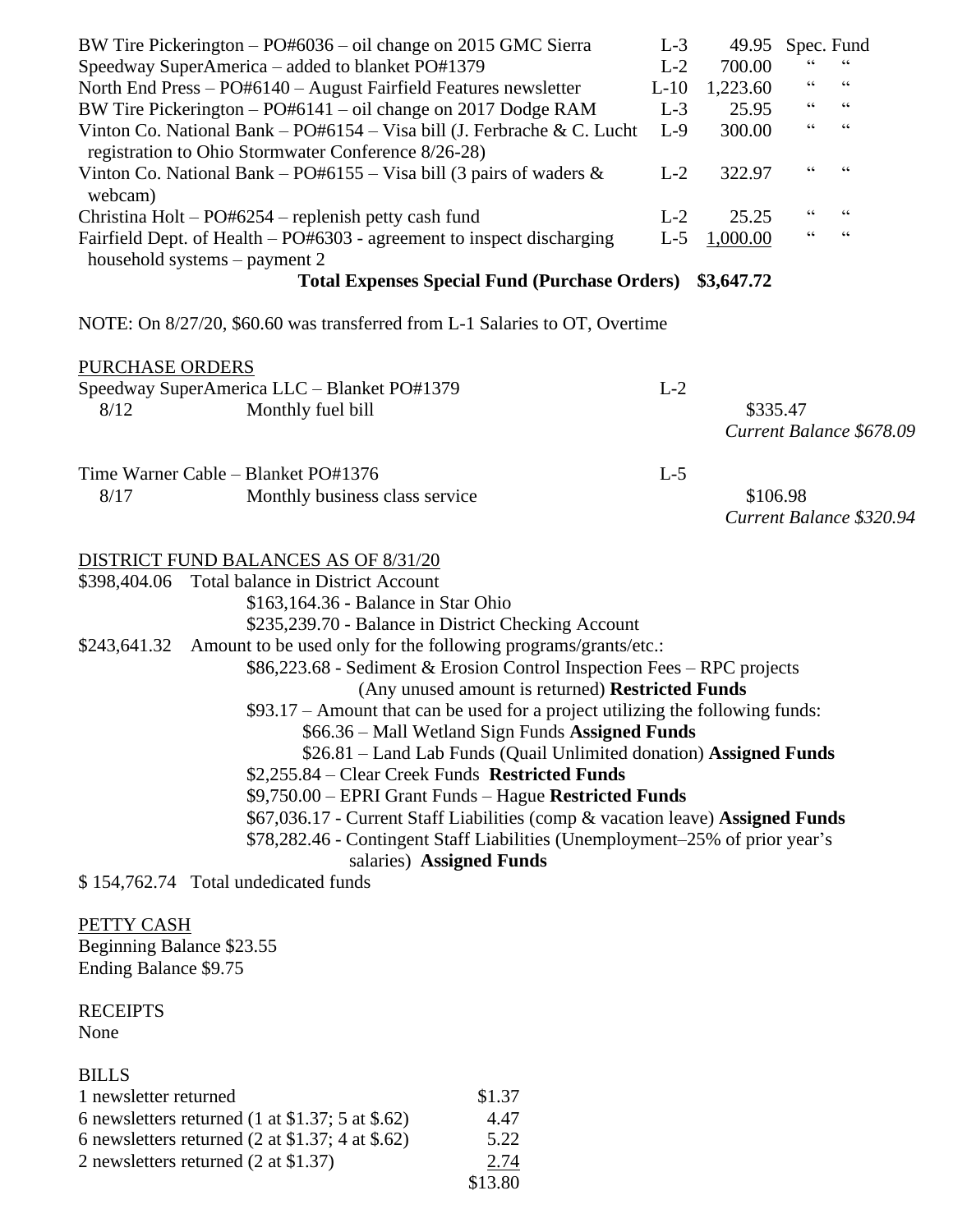SPECIAL FUND BALANCES AS OF 8/31/20: Balance in Budgeted Appropriation Account - \$215,581.76 Balance in Special Account – \$423,290.13 (Actual Cash)

2020/2021 STATE MATCH Received to date - \$71,086.00

Amount allocated - \$284,342.00 Outstanding balance (to be received in 2020/2021) - \$213,256.00

# **Special Fund Account Balances**

| L-1 Salaries \$116,566.59           | L-10 Advertising \$2,908.35       |
|-------------------------------------|-----------------------------------|
| L-2 Supplies $$2,647.72$            | L-11 PERS \$17,019.45             |
| L-3 Equipment \$2,037.21            | L-12 Worker's Comp. \$5,200.00    |
| L-4 Repair & Maintenance \$849.07   | L-12a Unemployment \$10.00        |
| L-5 Contract Services \$7,328.22    | L-12a Medicare \$1,920.42         |
| L-6 Rentals/Lease \$0               | L-13 Health Insurance \$45,312.80 |
| L-7 Specialized Services \$5,200.00 | L-13 Life Insurance \$274.80      |
| L-8 Scholarship \$0                 | Vacation Payout \$6,500.00        |
| L-9 Travel Reimbursement \$1,807.13 | OT, Overtime \$0                  |

## **Vacation, Sick & Comp Leave Balances (as of 8/28/20)**

|                       | Sick Leave | Vacation Leave |      | Comp Leave Personal Leave | Personal Wellness |
|-----------------------|------------|----------------|------|---------------------------|-------------------|
| Carrie Brown          | 574.76     | 113.9          | .13  |                           |                   |
| Nikki Drake           | 1330.4     | 576.85         | 4.15 | 32                        |                   |
| Jonathan Ferbrache    | 384.4      | 251.25         | 3.76 | 5.75                      |                   |
| Christina Holt        | 938.83     | 563.48         | .89  |                           |                   |
| Chad Lucht            | 2590.71    | 532.05         | 9.9  | 32                        | 11.75             |
| <b>Tommy Springer</b> | 1024.54    | 272.75         | 2.53 |                           |                   |

# "Dedicated Conservation Fund"

Vinton County National Bank

## **RECEIPTS**

Vinton Co. National Bank – checking account interest (July)  $$52.76$ 

### BILLS

None

## DEDICATED CONSERVATION FUND BALANCE AS OF 8/31/20:

\$248,557.77 Total Cash Balance

\$3,029.92 - Interest Earned

- \$14,917.37 GPS/GIS Service Funds from Fairfield County Utilities (Water Valve) **Assigned Funds**
- \$8,000.00 GPS/GIS Service Funds from Violet Township (Curb Inlets, Structures, Storm Piping Size) **Assigned Funds**
- \$23,646.11 Pesticide Application **Committed Funds**
- \$82,758.70 Engineering Program Funds **Committed Funds**

\$116,205.67 - Urban Program Funds **Committed Funds**

There were no public comments or standing committees.